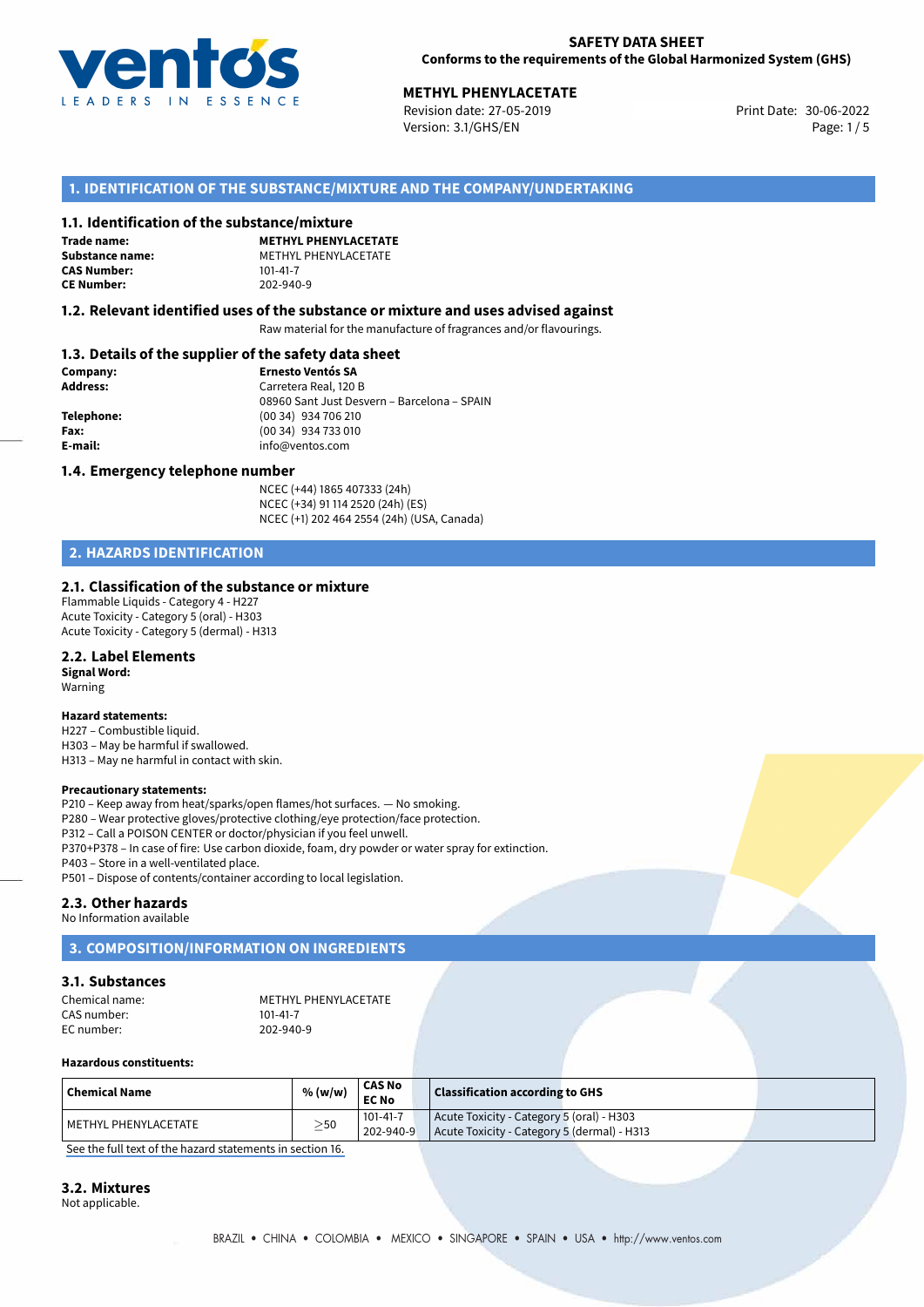

# **30-06-2022 METHYL PHENYLACETATE**<br>30-06-2022 Revision date: 27-05-2019

Revision date: 27-05-2019 Version: 3.1/GHS/EN Page: 2 / 5

## **4. FIRST-AID MEASURES**

#### **4.1. Description of necessary first aid measures**

| Ingestion:    | Rinse mouth with water.<br>Obtain medical advice.<br>Keep at rest. Do not induce vomiting.                                                           |
|---------------|------------------------------------------------------------------------------------------------------------------------------------------------------|
| Eye contact:  | In case of contact with eyes, rinse immediately with plenty of water for at least 15 minutes and seek medical advice.                                |
| Inhalation:   | Remove person to fresh air and keep at rest.<br>Seek immediate medical advice.                                                                       |
| Skin contact: | Take off immediately all contaminated clothing.<br>Thoroughly wash affected skin with soap and water.<br>Seek medical attention if symptoms persist. |

#### **4.2. Most important symptoms and effects, both acute and delayed** No information available.

# **4.3. Indication of any immediate medical attention and special treatment needed**

No information available.

# **5. FIRE-FIGHTING MEASURES**

## **5.1. Extinguishing Media**

Water spray, carbon dioxide, dry chemical powder or appropriate foam. For safety reasons do not use full water jet.

#### **5.2. Special hazards arising from the substance or mixture**

Known or Anticipated Hazardous Products of Combustion: Emits toxic fumes under fire conditions.

#### **5.3. Advice for firefighters**

High temperatures can lead to high pressures inside closed containers. Avoid inhalation of vapors that are created. Use appropriate respiratory protection. Do not allow spillage of fire to be poured into drains or watercourses. Wear self-contained breathing apparatus and protective clothing.

# **6. ACCIDENTAL RELEASE MEASURES**

#### **6.1. Personal precautions, protective equipment and emergency procedures**

Evacuate surronding areas. Ensure adequate ventilation. Keep unnecessary and unprotected personnel from entering. Do not breathe vapor/spray. Avoid contact with skin and eyes. Information regarding personal protective measures: see section 8.

#### **6.2. Environmental precautions**

To avoid possible contamination of the environment, do not discharge into any drains, surface waters or groundwaters.

#### **6.3. Methods and materials for containment and cleaning up**

Cover with an inert, inorganic, non-combustible absorbent material (e.g. dry-lime, sand, soda ash). Place in covered containers using non-sparking tools and transport outdoors. Avoid open flames or sources of ignition (e.g. pilot lights on gas hot water heater). Ventilate area and wash spill site after material pickup is complete.

#### **6.4. Reference to other sections**

Information regarding exposure controls, personal protection and disposal considerations can be found in sections 8 and 13.

# **7. HANDLING AND STORAGE**

#### **7.1. Precautions for safe handling**

Do not store or handle this material near food or drinking water. Do not smoke. Avoid contact with the eyes, skin and clothing. Wear protective clothing and use glasses. Observe the rules of safety and hygiene at work. Keep in the original container or an alternative made from a compatible material.

# **7.2. Conditions for safe storage, including any incompatibilities**

Store in tightly closed and preferably full containers in a cool, dry and ventilated area, protected from light. Keep away from sources of ignition (e.g. hot surfaces, sparks, flame and static discharges). Keep away from incompatible materials (see section 10).

#### **7.3. Specific end use(s)**

No information available.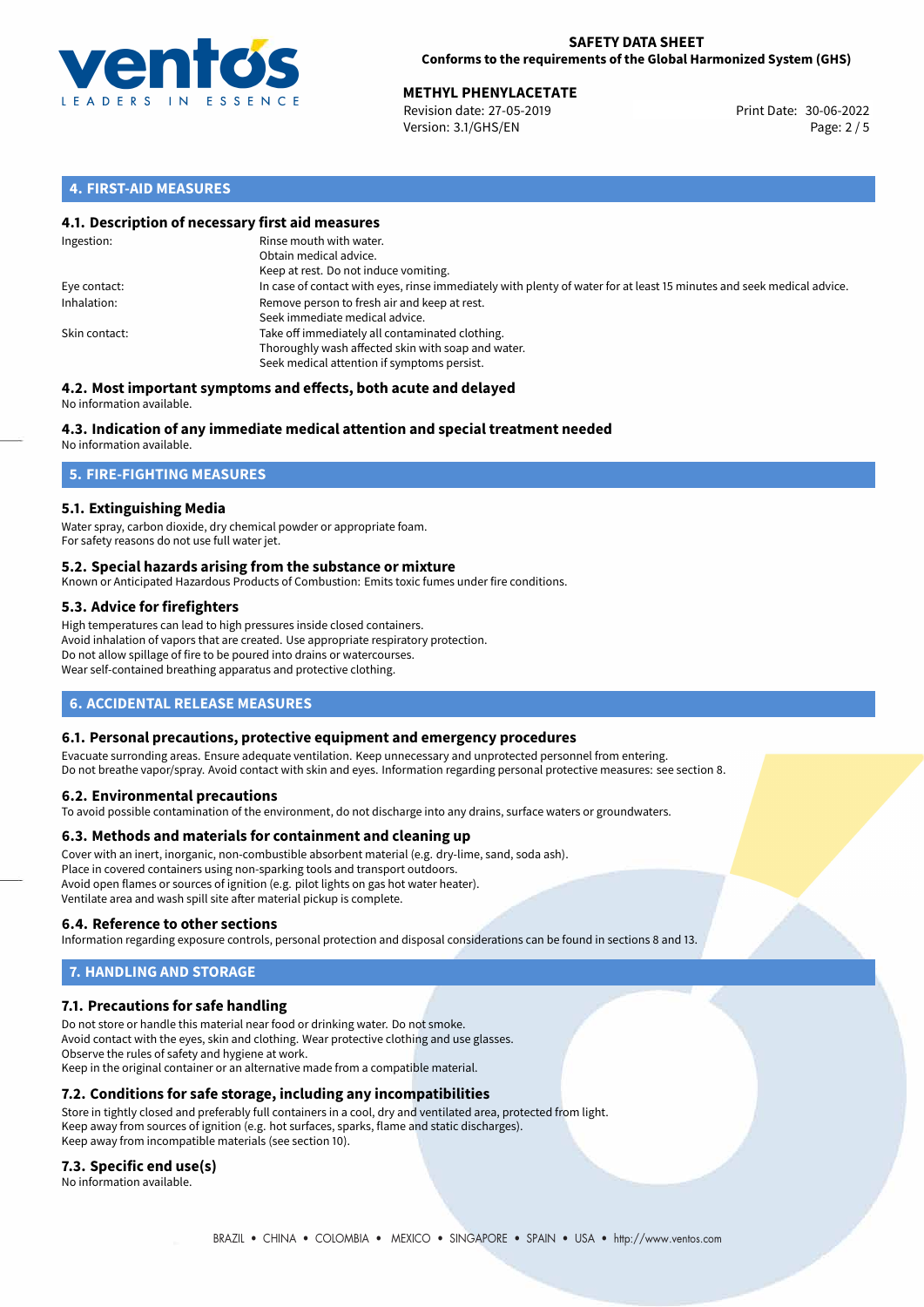

**METHYL PHENYLACETATE**<br>
Revision date: 27-05-2019 **Print Date: 30-06-2022** Version: 3.1/GHS/EN Page: 3 / 5

# **8. EXPOSURE CONTROLS AND PERSONAL PROTECTION**

#### **8.1. Control parameters**

Components with occupational exposure limits: None known.

#### **8.2. Exposure controls**

Measures should be taken to prevent materials from being splashed into the body. Provide adequate ventilation, according to the conditions of use. Use a mechanical exhaust if required.

#### **8.3. Individual protection measures, such as personal protective equipment**

| Eye/Face protection:             | Chemical safety goggles are recommended. Wash contaminated goggles before reuse.                                                            |
|----------------------------------|---------------------------------------------------------------------------------------------------------------------------------------------|
| Hand Protection:                 | Chemical-resistant gloves are recommended. Wash contaminated gloves before reuse.                                                           |
| Body protection:                 | Personal protective equipment for the body should be selected based on the task being performed and the risks                               |
|                                  | involved.                                                                                                                                   |
| Respiratory Protection:          | In case of insufficient ventilation, use suitable respiratory equipment.                                                                    |
| Environmental exposure controls: | Emissions from ventilation or process equipment should be checked to ensure they comply with environmental<br>protection legislation.       |
|                                  | In some cases, filters or engineering modifications to the process equipment will be necessary to reduce emissions to<br>acceptable levels. |

# **9. PHYSICAL AND CHEMICAL PROPERTIES**

#### **9.1. Information on basic physical and chemical properties**

| Appearance:                            | Liquid                    |
|----------------------------------------|---------------------------|
| Colour:                                | Conforms to standard      |
| Odour:                                 | Conforms to standard      |
| Odour theshold:                        | Not determined            |
| pH:                                    | Not determined            |
| Melting point/freezing point:          | Not determined            |
| Boling point/boiling range:            | 215                       |
| Flash point:                           | 85 °C                     |
| Evaporation rate:                      | Not determined            |
| Flammability:                          | Not determined            |
| Lower flammability/Explosive limit:    | Not determined            |
| Upper flammability/Explosive limit:    | Not determined            |
| Vapour pressure:                       | Not determined            |
| Vapour Density:                        | Not determined            |
| Density:                               | 1,063 $-1,07$ g/mL (20°C) |
| Relative density:                      | $1,063 - 1,07(20°C)$      |
| Water solubility:                      | <b>INSOLUBLE IN WATER</b> |
| Solubility in other solvents:          | SOLUBLE IN ETHANOL        |
| Partition coefficient n-octanol/water: | Not determined            |
| Auto-ignition temperature:             | Not determined            |
| Decomposition temperature:             | Not determined            |
| Viscosity, dynamic:                    | Not determined            |
| Viscosity, kinematic:                  | Not determined            |
| Explosive properties:                  | Not determined            |
| Oxidising properties:                  | Not determined            |
|                                        |                           |

# **10. STABILITY AND REACTIVITY**

#### **10.1. Reactivity**

No hazardous reactions if stored and handled as prescribed/indicated.

#### **10.2. Chemical stability**

The product is stable if stored and handled as prescribed/indicated.

#### **10.3. Possibility of hazardous reactions**

No hazardous reactions if stored and handled as prescribed/indicated.

#### **10.4. Conditions to Avoid**

Conditions to Avoid: Excessive heat, flame or other ignition sources.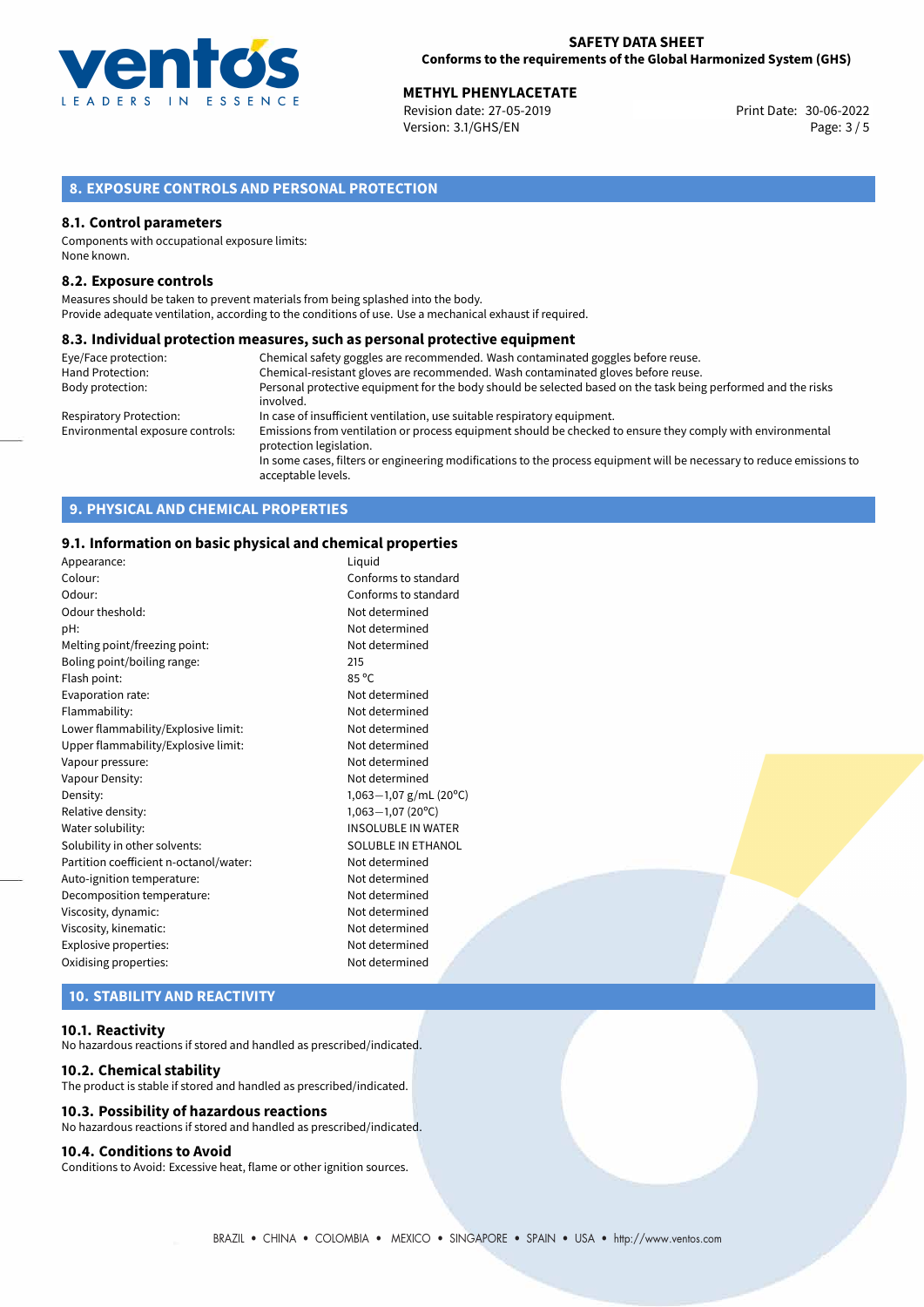

**METHYL PHENYLACETATE**<br>30-06-2022 Revision date: 27-05-2019 Revision date: 27-05-2019 Version: 3.1/GHS/EN Page: 4 / 5

#### **10.5. Incompatible materials**

Avoid contact with strong acids and bases and oxidizing agents.

#### **10.6. Hazardous decomposition products**

During combustion may form carbon monoxide and unidentified organic compounds.

# **11. TOXICOLOGICAL INFORMATION**

| <b>Acute toxicity</b>             | May be harmful if swallowed. May ne harmful in contact with skin.         |
|-----------------------------------|---------------------------------------------------------------------------|
| <b>Skin corrosion/irritation</b>  | Based on the data available, the criteria for classification are not met. |
| Serious eye damage/irritation     | Based on the data available, the criteria for classification are not met. |
| Respiratory or skin sensitisation | Based on the data available, the criteria for classification are not met. |
| <b>Germ cell mutagenicity</b>     | Based on the data available, the criteria for classification are not met. |
| Carcinogenicity                   | Based on the data available, the criteria for classification are not met. |
| <b>Reproductive toxicity</b>      | Based on the data available, the criteria for classification are not met. |
| <b>STOT-single exposure</b>       | Based on the data available, the criteria for classification are not met. |
| <b>STOT-repeated exposure</b>     | Based on the data available, the criteria for classification are not met. |
| <b>Aspiration hazard</b>          | Based on the data available, the criteria for classification are not met. |
|                                   |                                                                           |

#### **12. ECOLOGICAL INFORMATION**

#### **12.1. Toxicity**

#### **Assessment:**

Based on the data available, the criteria for classification are not met. **Experimental/calculated data:** No information available.

#### **12.2. Degradability**

Biodegradation : Readily biodegradable. (OECD 301 D).

#### **12.3. Bioaccumulative potential**

No information available.

## **12.4. Soil mobility**

No information available.

#### **12.5. Other adverse effects**

See also sections 6, 7, 13 and 15 Do not allow to get into waste water or waterways.

# **13. DISPOSAL CONSIDERATIONS**

#### **13.1. Waste treatment methods**

Dispose of in accordance with national and local environmental regulations.

# **14. TRANSPORT INFORMATION**

|                                  | <b>ADR/RID/ADN</b>                | <b>IMDG</b>                       | <b>IATA-ICAO</b>                  |
|----------------------------------|-----------------------------------|-----------------------------------|-----------------------------------|
|                                  |                                   |                                   |                                   |
| 14.1. UN Number                  | Not classified as hazardous goods | Not classified as hazardous goods | Not classified as hazardous goods |
| 14.2. UN Proper Shipping Name    | Not applicable                    | Not applicable                    | Not applicable                    |
| 14.3. Transport Hazard Class(es) | Not applicable                    | Not applicable                    | Not applicable                    |
| 14.4. Packing Group              | Not applicable                    | Not applicable                    | Not applicable                    |
| 14.5. Environmental hazards      | No                                | No.                               | No                                |
| Additional information           |                                   |                                   |                                   |

#### **14.6 Special precautions for user**

None known

#### **14.7. Transport in bulk according to Annex II of MARPOL 73/78 and the IBC Code**

No information available

#### **15. REGULATORY INFORMATION**

**15.1. Safety, health and environmental regulations/legislation specific for the substance or mixture** No information available